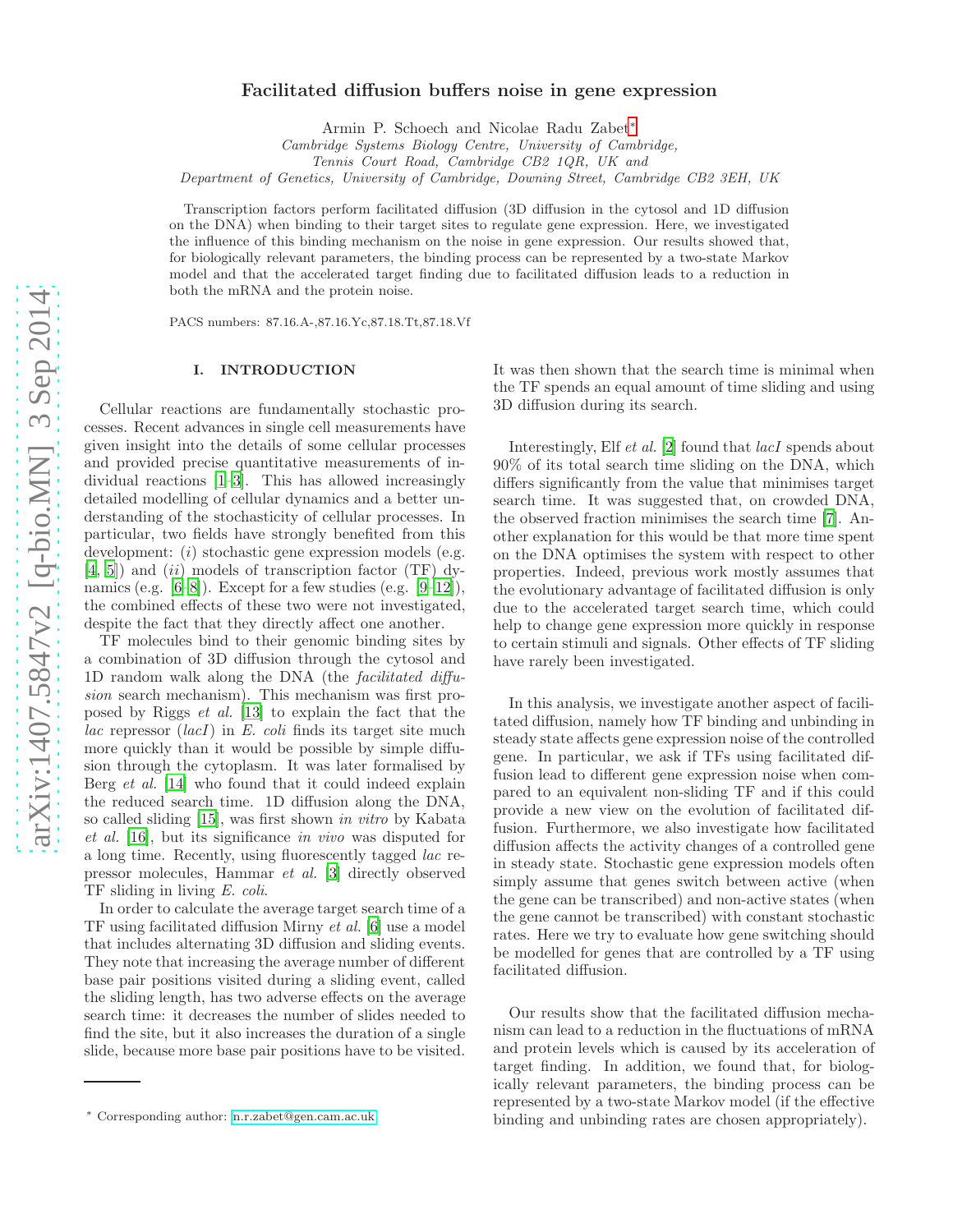

<span id="page-1-0"></span>FIG. 1. Model of TF binding. (A) shows binding and unbinding of TFs that are unable to slide (two-state Markov model). (B) shows the binding dynamics of a TF that is able to slide on the DNA.

### II. MATERIALS AND MODELS

We consider two models, namely:  $(i)$  the TF molecules perform only 3D diffusion and  $(ii)$  the TF molecules perform facilitated diffusion. In the former, when the molecule is bound to the target site, the TF has a constant rate of unbinding  $k_d$ , and the rate of rebinding  $k_a$ for an individual TF can also be assumed to be constant [\[6,](#page-10-4) [17,](#page-10-14) [18\]](#page-10-15); see FIG.  $1(A)$ . In the case of multiple TF copies, the (re)binding rate is simply scaled up by the number of TFs per cell,  $a_{\text{max}}$ .

In the second model (the facilitated diffusion model), the TF molecules can slide off the target with a strongly increased chance of quickly sliding onto the target again; see FIG.  $1(B)$ . Hence the rebinding rate is not constant and binding cannot be modelled as a simple two-state Markov process as it is the case for non-sliding TFs. This binding mechanism can lead to long periods of no binding, when the TF diffuses through the cytoplasm, interrupted by short periods of multiple consecutive target binding events when the TF slides near the target site. In order to simulate the resulting expression of the controlled gene in steady state, we derived a stochastic model of TF binding and unbinding in case of facilitated diffusion.

When the TF unbinds from the target site it can either start sliding along the DNA near the target and then slide back to it again or dissociate from the DNA strand before rebinding the target (probability  $d_{\text{off}}$ ). These dynamics can be represented by a three-state model, where the TF is either: using combined 3D and 1D facilitated diffusion to search for the target (state 1), bound to the target (state 2) or sliding near the target between two consecutive target binding events (state 3); see FIG. [2.](#page-1-1) Each TF molecule stochastically switches between these states according to specific waiting time distributions. The transition rates are constant and the waiting times exponentially distributed, except in the case of switching

from state 3 to state 2. This rate is not constant because first passage times in 1D diffusion are strongly distance dependent [\[17\]](#page-10-14). Right after sliding off the target, the TF will still be close and have a high chance of rebinding, but after a long time without rebinding the probability of rebinding is much lower. Therefore this distribution of the waiting times decays faster than exponentially.



<span id="page-1-1"></span>FIG. 2. A three-state system modelling the target binding dynamics of a TF using facilitated diffusion. Each TF switches stochastically between: searching for the target combining 3D and 1D diffusion (state 1), being bound to the target (state 2) and sliding near the target between two consecutive target binding events (state 3). Note that  $k_{\text{off}}$  represents the rate of leaving the target site,  $d_{\text{off}}$  the probability of detaching from the DNA before returning to the target,  $a_{\text{max}}$  the number of TF molecules per cell,  $k_a$  the association rate of one free TF and  $S(t)$  the probability density of sliding back to the target site after a time t.

To compute the shape of this waiting time distribution, we assume that the TF performs an unbiased continuous time random walk on the DNA with a step size of 1 bp (see [\[19\]](#page-10-16) for a discussion of these assumptions). Waiting times to slide over 1 bp are exponentially distributed and all positions apart from the target site have the same mean waiting time  $\Delta \tau$  (this holds for biologically relevant parameters [\[20\]](#page-10-17)). Finally, when sliding near the target, there is a constant chance of unbinding from the DNA strand, with  $\tau$  being the average time until unbinding.

The probability density  $S(t)$  of sliding back to the target site after a time  $t$  is given by

$$
S(t) = D(t) \cdot F(t) \tag{1}
$$

where  $D(t)$  is the probability that the TF is indeed still bound to the DNA at time t and  $F(t)$  is the first return probability density of a continuous time random walk.  $S(t)$  can then be calculated as

$$
S(t; \tau, \Delta \tau) = e^{-t/\tau} \cdot \sum_{m=1}^{\infty} \frac{2m \cdot e^{-\frac{t}{\Delta \tau}} \left(\frac{t}{\Delta \tau}\right)^{2m-1}}{\Delta \tau \cdot (2m)!} \frac{2}{2m-1} {2m-1 \choose m} 2^{-2m}
$$
(2)

; see Appendix [A.](#page-5-0) Given that  $d_{\text{off}}$  is the probability of detaching from the DNA before returning, we can write

$$
d_{\text{off}} = 1 - \int_{0}^{\infty} S(t)dt
$$
 (3)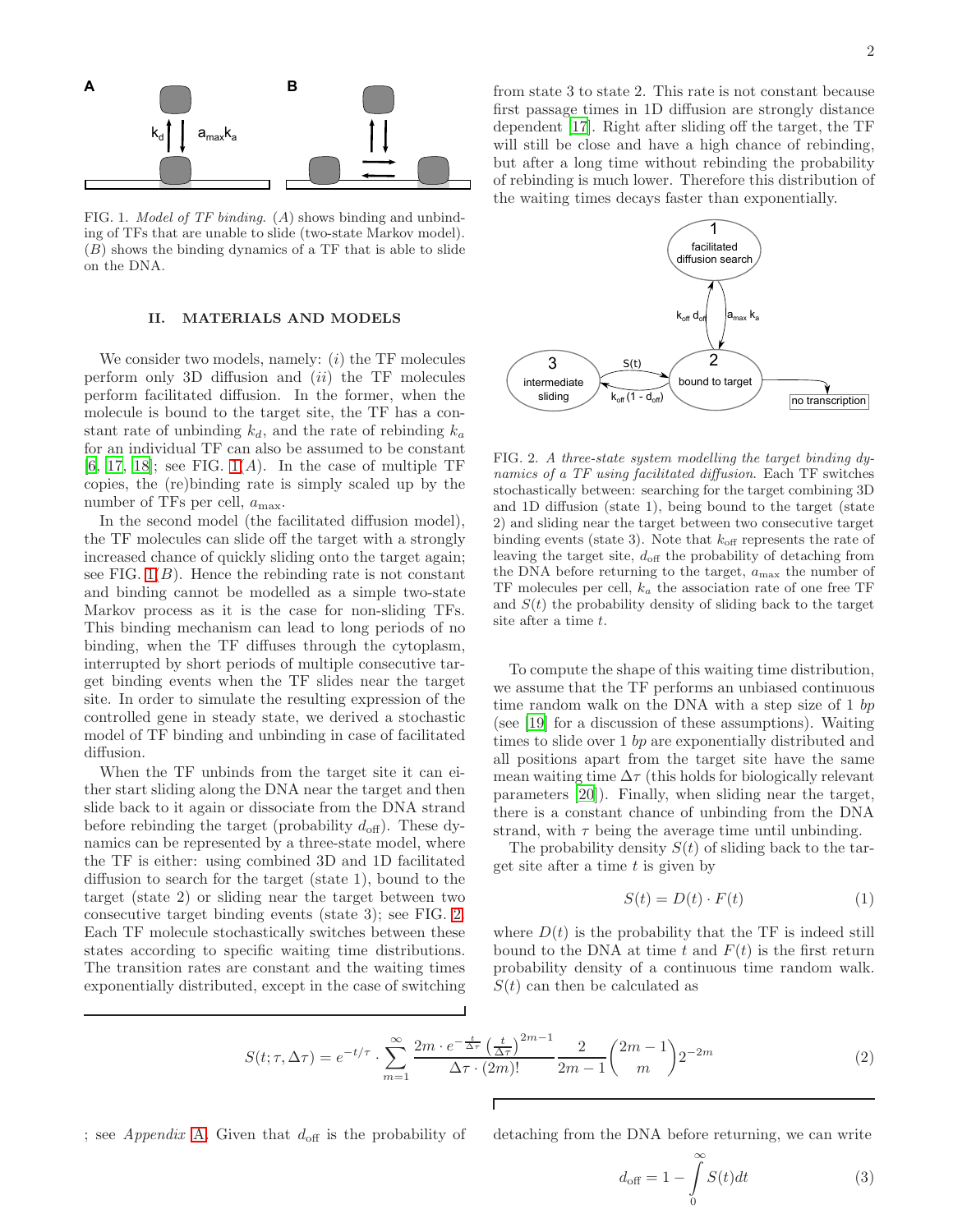Defining the sliding length  $s_l = \sqrt{2\tau/\Delta\tau}$  as the average number of different base pair positions the TF visits during one slide [\[21\]](#page-10-18), we find that  $d_{\text{off}} = 2/s_l$ , which matches the results derived in [\[3](#page-10-1)]. The normalised distribution of  $S(t)$  gives the waiting time distribution of switching from state 3 to state 2.

# III. RESULTS

#### A. Evaluating the lac repressor system

To evaluate the two models with a biologically relevant set of parameters, we used experimental data from *lacI* in E. coli, which is a well characterised system; see TABLE [I.](#page-7-0) We use the following notation:  $b \in \{0, 1\}$  is the number of  $TF$  molecules bound to the target site, m the number of mRNA molecules in the cell and p the protein level. In our model, we assumed that a repressor binding to the target would make transcription impossible and fully silence the gene. When no TF is bound, single mRNA copies are produced at a constant rate  $(\lambda_m)$ . The model also assumes that mRNA levels decay exponentially with rate  $\beta_m$ .

Investigating the three-state model using these parameters we found that, on average, the time spent sliding between two consecutive target binding events (state 3) is much shorter than both the time scale the TF is bound to the target and the time scale of transcription. This implies that the fast switching between target binding and intermediate sliding could be well represented by a single long binding event. It is important to note that the number of target binding events before dissociation from the DNA is not fixed but geometrically distributed. The total binding time before dissociating from the DNA strand is therefore given by the sum of a geometrically distributed number of exponential waiting times, which has the same distribution as a single long exponential waiting time; see Appendix [B.](#page-6-0) This means that TF binding patterns in case of fast enough sliding can be represented by a simple two-state system (search state and target binding state) with constant switching rates.

In case of *lacI*, we simulated both the three-state *lacI* binding model and the resulting mRNA dynamics using a standard stochastic simulation algorithm [\[22](#page-10-19)]. The algorithm was slightly adapted to correctly simulate the non constant target return rate from the intermediate sliding state; see Appendix [C.](#page-7-1) Similarly we simulated the dynamics of the corresponding two-state system where multiple returns due to sliding are combined to a single continuous binding event. To obtain the same binding time, we set the rate of unbinding from the target in the two-state system equal to the unbinding rate in the three-state system divided by the average number of target returns before detaching from the DNA.

$$
k_d = k_{\text{off}} \cdot d_{\text{off}} = 2 \cdot k_{\text{off}} / s_l \tag{4}
$$

We found that in both scenarios the average mRNA

mRNA Fano factor in the three-state model mRNA Fano factor in the three−state model 1.0 1.2 1.4 1.6 1.8 2.0  $\frac{8}{1}$  $1.6$  $1.4$  $1.2$  $\overline{a}$ 1.0 1.2 1.4 1.6 1.8 2.0 mRNA Fano factor in the two−state model FIG. 3. Comparison of the mRNA noise in the two models. The diagonal indicates that the two models produce similar

 $2.0$ 

<span id="page-2-0"></span>results. Additional data points show the same comparison in the case of TF that are similar to *lacI* but have slightly different sliding and/or binding rates (up to a 10 fold difference). The circles represent the average Fano factor computed over 10 stochastic simulations.

level is 0.16 molecules per cell. FIG. [3](#page-2-0) shows the mRNA Fano factor in the two-state and three-state system for lacI as well as hypothetical TFs with up to 10 times slower sliding and up to 10 times faster or slower binding/unbinding rates. In each case, the difference between the Fano factor computed using the two models is negligible. This indicates that, for TFs with similar dynamics as lacI, the gene regulation process can be appropriately modelled by the two-state model (with constant binding and unbinding rate), which is supported by previous work that successfully modelled experimentally measured lac mRNA noise using a two-state Markov model [\[23](#page-10-20)].

Further discussion of model assumptions and comparison to relevant previous work can be found in Appendix [F.](#page-8-0)

## B. Effect of faster target finding rate on mRNA fluctuations

Next, we investigate if the speed up in target finding due to facilitated diffusion significantly affects the steady state fluctuations in the *lacI* mRNA levels compared to a non-sliding equivalent. Here TF sliding was not taken into account explicitly any more, rather we used the equivalent two-state Markov model with effective binding rates derived previously to model TF binding. In order to allow a sensible comparison between these two TFs, we required that, in both cases, the TF is bound to the target the same fraction of the time such that the average level of mRNA is the same. If there are  $a_{\text{max}}$  TF in a cell, each of which binds the target at a constant rate  $k_a$  and unbinds at a rate  $k_d$ , the average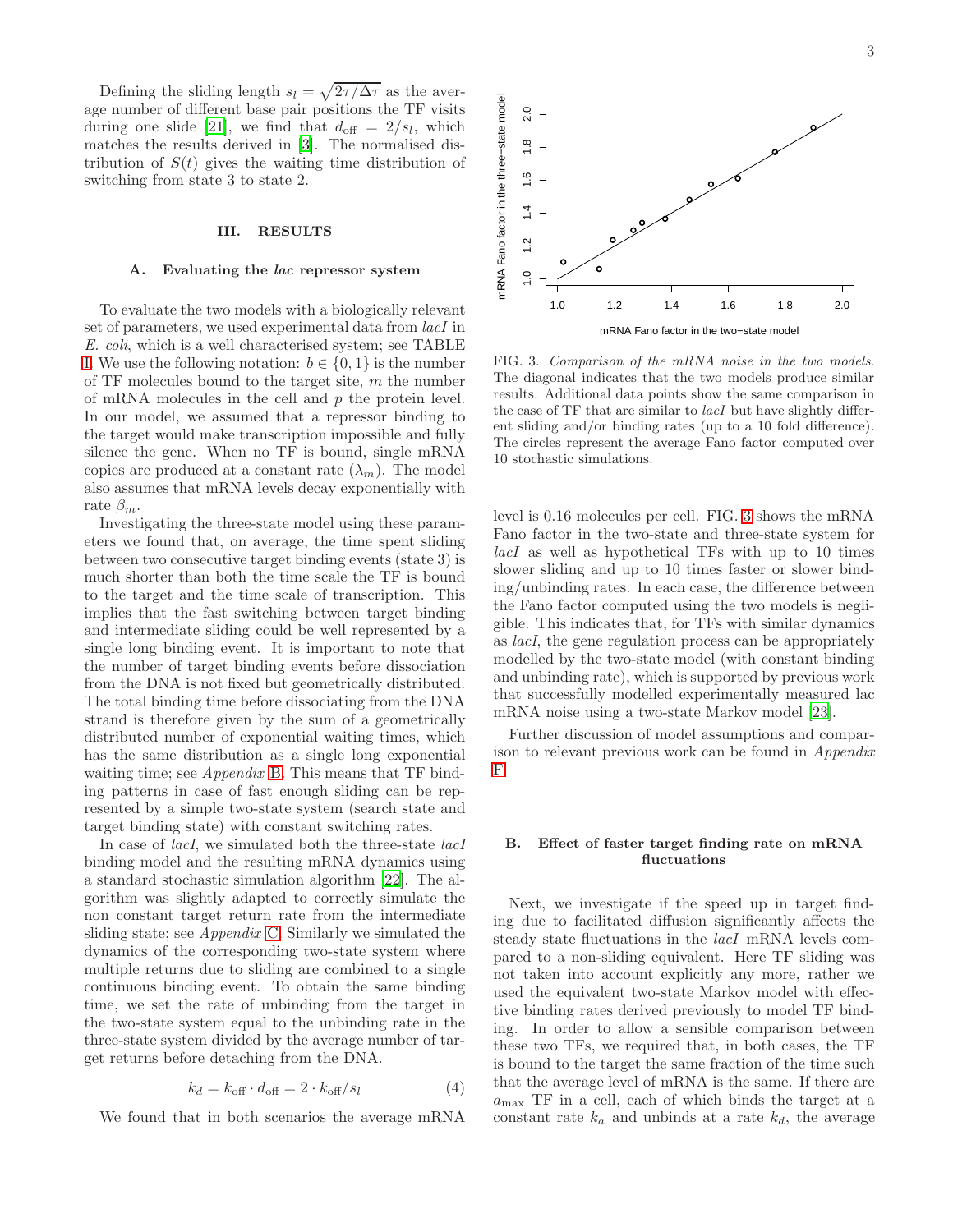fractional time  $b$  the TF is bound to the target is  $[24]$ 

$$
b = \frac{k_a a_{\text{max}}}{k_a a_{\text{max}} + k_d} \tag{5}
$$

Assuming that in both cases the TF number per cell and hence the metabolic cost is the same, having identical binding times b also requires the ratio  $k_a/k_d$  to be the same in both cases, i.e., a slower target finding rate has to be compensated by an equal decrease in the unbinding rate (see discussion in *Appendix* [F 3](#page-9-0) for specific details about the comparison between sliding and non-sliding TFs).

To compare mRNA fluctuations for lacI to its nonsliding equivalent, we considered the two-state Markov model, where the mRNA Fano factor can be derived analytically [\[25\]](#page-10-22) as

<span id="page-3-0"></span>
$$
\frac{\sigma_m^2}{m} = 1 + m \frac{b}{1 - b} \frac{\tau_b}{\tau_b + \tau_m} \tag{6}
$$

with b being the average fractional time the TF is bound, m the average mRNA level,  $\tau_b = (k_a + k_d)^{-1}$  the time scale of gene switching and  $\tau_m$  the time scales of mRNA degradation. There are two sources of noise in the mRNA level  $[25]$ :  $(i)$  the intrinsic Poisson noise arising from the stochastic nature of each transcription and mRNA degradation event and  $(ii)$  the extrinsic component arising from the random switching of the gene's activity.

Using equation [\(6\)](#page-3-0) and the appropriate parameters (see TABLE [I\)](#page-7-0) the lac operon mRNA Fano factor in steady state was found to be  $\sigma_{m,lacI}^2/m = 1.3$ . By setting the sliding length to  $s_l = 1$ , the binding rate of the 3D diffusion *lacI* equivalent is  $k_a^{3D} = k_a/6.4$ ; see Ap-pendix [E.](#page-8-1) Decreasing both  $k_a$  and  $k_d$  by this factor, we found that the mRNA Fano factor is  $\sigma_{m,3D}^2/m = 2.0$ . The accelerated target finding due to facilitated diffusion therefore leads to a noise reduction of 33% in case of lacI. FIG. [4](#page-3-1) shows the levels of mRNA fluctuations for lacI, when assuming various sliding lengths. Since we adjusted the dissociation rate to ensure equal average expression levels (see  $Appendix F3$ ), here the mRNA noise is solely determined by the target finding rate, i.e. faster target finding directly leads to a lower Fano factor. Note that sliding lengths that are slightly shorter than the wild type value show the lowest mRNA Fano factor. This is due to the fact that *lacI* is bound to the DNA about 90% of the time [\[2](#page-10-12)], while fastest binding would be obtained at a value of 50% and hence at lower sliding lengths [\[6,](#page-10-4) [26](#page-10-23)]. For sliding lengths that are longer than the wild type value, the fraction the TF is bound to the DNA is even higher, leading to slower target finding rates and, consequently, higher mRNA noise levels.

# C. Effects on protein noise

To quantify the fluctuations in the protein level  $(p)$ , we added two reactions to the previously used reaction



<span id="page-3-1"></span>FIG. 4. Dependence of the mRNA Fano factor on sliding length. The dissociation rate was changed accordingly to keep average mRNA levels constant. Analytic results (line) were calculated using equation [\(6\)](#page-3-0). For each set of parameters, we also performed 10 stochastic simulations each run over 2000 reaction events (the error bars are  $\pm s.d.$ ). Fano factors for lacI  $(lacI_{\rm WT})$  and an equivalent TF that does not slide  $(lacI_{3D})$ are highlighted specifically.

system - each mRNA molecule is translated at a constant rate  $(\lambda_p)$ , while the resulting proteins are degraded exponentially (decay rate  $\beta_p$ ). Parameter values were taken from  $\beta$  – galactosidase measurements; see TABLE [I.](#page-7-0)

FIG. [5](#page-4-0) shows the simulated fluctuations in protein level in three different cases: (i) gene is permanently on, (ii) gene is controlled by the  $lacI$  and  $(iii)$  gene is controlled by the non-sliding lacI equivalent. In each system, the transcription rate is set to a value so that the average protein level is  $\langle p \rangle = 150$  molecules. The case in which the gene is permanently on shows the weakest fluctuations, whereas protein levels fluctuate most strongly in the 3D diffusion case. Facilitated diffusion reduces the fluctuations in protein levels compared to the case of the TF performing only 3D diffusion, but it cannot reduce it under the levels of an unregulated gene.

## IV. DISCUSSION

Gene expression is a noisy process [\[27](#page-10-24)[–29](#page-10-25)] and, in order to understand the gene regulatory program of cells, it is important to investigate its noise properties. Usually it is assumed that genes get switched on and off due to binding and unbinding of TFs and when they are on they are transcribed at constant rates. The resulting mRNAs then are translated also at constant rates. One aspect that is often neglected in this model is that the binding of TFs to their binding sites is not a simple two-state Markov process, but rather TFs perform facilitated diffusion when binding to their binding sites. In this contribution, we investigated how this model of binding of TFs to their target sites affects the noise in gene expression.

First, we constructed a three-state model that is able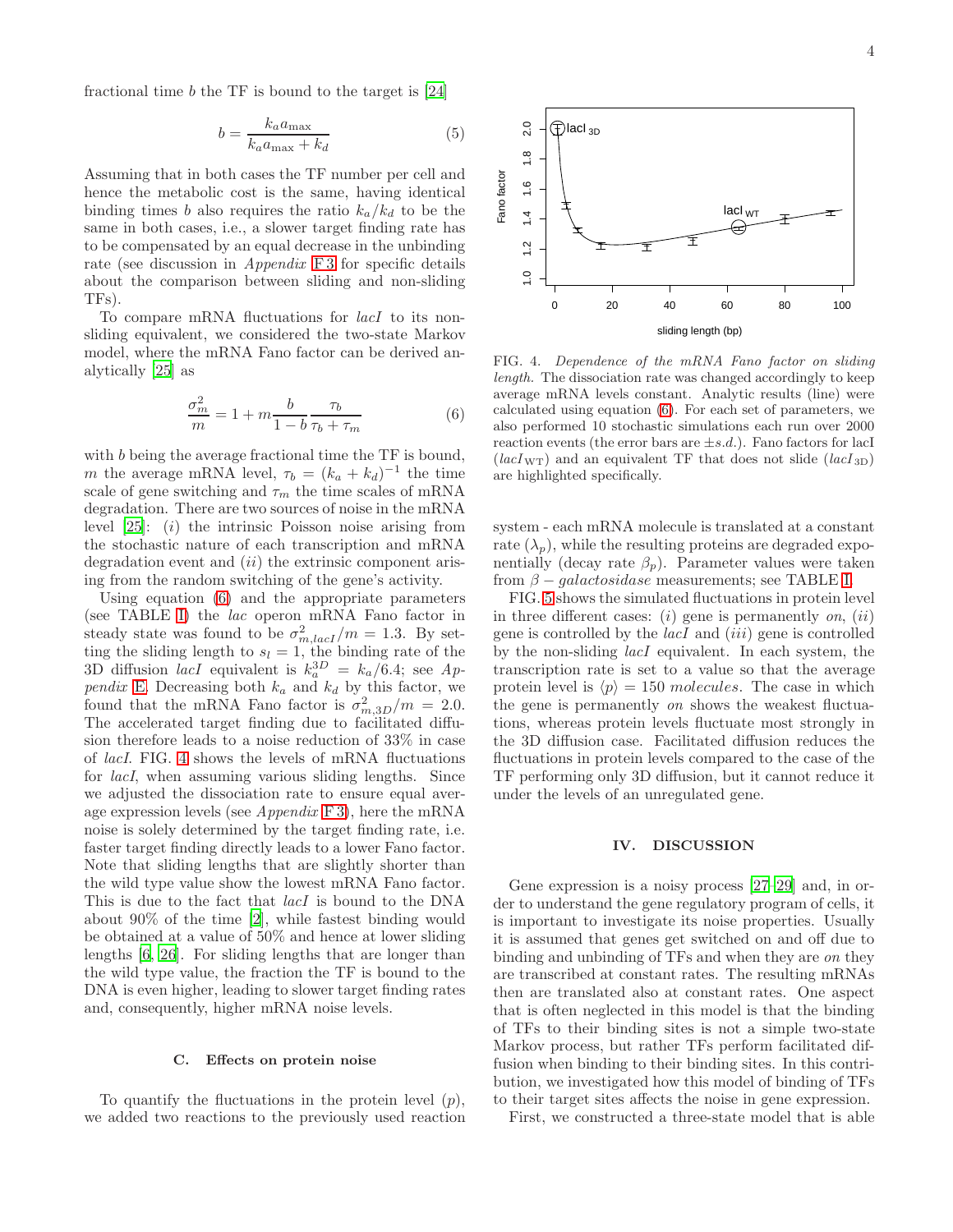5



<span id="page-4-0"></span>FIG. 5. Protein fluctuations. We computed the protein counts of  $\beta$  – galactosidase for three different cases:  $(A - B)$  the gene is constantly on (unregulated gene),  $(C - D)$  the gene is regulated by lacI (lacI<sub>WT</sub>) and  $(E - F)$  the gene is regulated by lacI-like TF that does not slide on the DNA (lacI<sub>3D</sub>). Each system was simulated over a real time equivalent of 72 h.  $(B, D, F)$ Each histogram uses the data from a simulation using  $10^6$  reactions.

to describe the dynamics of TFs when performing facilitated diffusion; see FIG. [2.](#page-1-1) Our results show that, in the case of TFs that slide fast on the DNA, the noise and steady state properties of the three-state model of TF binding to their target site can be described by a two-state Markov model, when the unbinding rate of the two-state model is set to  $k_d = 2 \cdot k_{\text{off}}/s_l$  (this is similar to the result in [\[18](#page-10-15)], which considered only hopping and no sliding); see FIG. [3.](#page-2-0) Interestingly, DNA binding proteins seem to move fast on the DNA when they perform a 1D random walk (e.g. see TABLE I in [\[30\]](#page-10-26)) and this suggests that, when modelling TF binding to their binding site, the assumption of a simple two-state Markov process does not introduce any biases. We specifically show that this is the case when parameterising our model with experimental data from the lac repressor system. It is worthwhile noting that, both in bacteria and eukaryotes, the two-state Markov model seems to accurately account for the noise in gene regulation [\[23,](#page-10-20) [29,](#page-10-25) [31](#page-10-27)], but there are also exceptions where the kinetic mechanism of transcription is encoded by the DNA sequence, for example gene expression in yeast [\[31\]](#page-10-27) or eve stripe 2 expression in D. melanogaster [\[32\]](#page-10-28).

This indicates that the effect of facilitated diffusion on gene expression noise is limited to changing the effective constant binding and unbinding rates of the TF. We investigated how the increased target finding rate due to facilitated diffusion changes the noise in case of lacI.

Our results show that non-sliding TFs (with the same 3D diffusion coefficient, average target binding times and identical per cell abundance as lacI) lead to a strongly increased noise in both mRNA (see FIG. [4\)](#page-3-1) and protein levels (see FIG. [5\)](#page-4-0) when compared to equivalent TFs that slide. This suggests that, in addition to the increase in speed of binding of TFs, facilitated diffusion could also lead to lower noise. Experimental studies found that, in E. coli, the mRNA noise is correlated with the mRNA levels and that TF binding kinetics do not seem to have a strong contribution to mRNA noise [\[23,](#page-10-20) [29\]](#page-10-25). Our results suggest that one potential explanation for this result is that facilitated diffusion buffers this noise in gene regulation. In other words, when assuming that TFs perform facilitated diffusion, the contribution of the binding/unbinding kinetics to the mRNA/protein noise is relatively small; see FIG. [4](#page-3-1) and FIG. [5.](#page-4-0)

It is important to note that increasing the number of non-sliding TFs per cell by a factor of 6.4 leads to the same acceleration in target finding and hence to equally low expression fluctuations, but also a higher metabolic cost. The facilitated diffusion mechanism is able to reduce the noise and response time of a gene without increasing the metabolic cost of the system [\[33\]](#page-10-29) and without increasing the complexity of the promoter (by adding auto-repression) [\[34\]](#page-10-30).

Our model assumes a naked DNA although in vivo it would be covered by other molecules. In [\[9\]](#page-10-6), we per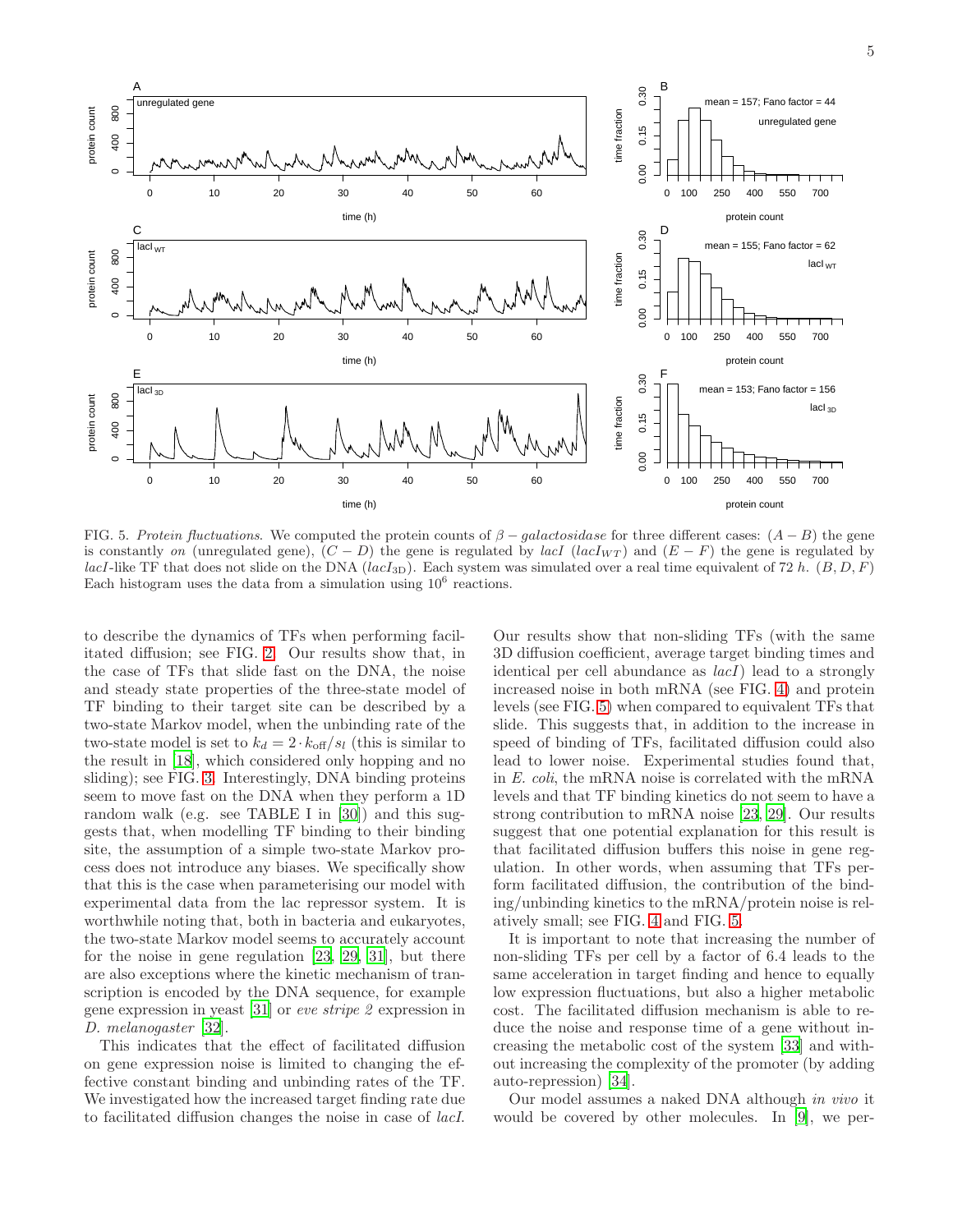formed stochastic simulations of the facilitated diffusion mechanism and found that molecular crowding on the DNA can increase the noise in gene regulation, but at biological relevant crowding levels, this increase is small. This result can be explained by the fact that molecular crowding on the DNA reduces the search time, but this reduction is not statistically significant [\[9,](#page-10-6) [35\]](#page-10-31).

Furthermore, our model also assumes that there are no other nearby binding sites, which could potentially affect the results  $[3, 12, 20]$  $[3, 12, 20]$  $[3, 12, 20]$ . Recently, Sharon *et al.*  $[12]$  $[12]$ showed that synthetic promoters consisting of homotypic clusters of TF binding sites can lead to higher noise and this noise is accounted by the fact that TFs perform facilitated diffusion. However, in case of lacI, the binding site that is closest to  $O_1$  is further away than its sliding length, thus confirming the validity of our findings. For the case of densely packed promoters, the influence of facilitated diffusion on noise in gene expression needs a systematic investigation, but this will be left to future research.

We would also like to mention that although all relevant parameters were taken from the lac repressor system, several aspects of the system (such as the cAMPbound catabolite activator protein) have been neglected. Due to these limitations the model cannot be used to fully describe the lac operon behaviour. Instead parameters from the lac system are used to evaluate our model within a biologically plausible regime. Despite the abstraction level of our model, for the  $P_{lac}$  system, we predicted a mean mRNA level of about 0.16 per cell and assuming facilitated diffusion, we estimated the Fano factor to be 1.3 (as opposed to 2.0 in the case of TF performing only 3D diffusion), which is similar to the values measured experimentally in the low inducer case by [\[23](#page-10-20)] (for  $\langle m \rangle \approx 0.15$  the Fano factor is  $\approx 1.25$ ). Our results suggest that facilitated diffusion is essential in explaining the experimentally measured noise in mRNA and that one does not need to model the 1D random walk explicitly, but rather include the effects of facilitated diffusion in the binding rate. Further validation of our model would consist of changing the sliding length of a TF by altering its non-specific interactions (see for example [\[36,](#page-10-32) [37\]](#page-10-33)) and then measuring the gene expression noise in these systems. However, it is not clear how these changes will affect the capacity of the TF to regulate the target genes and a systematic analysis is required to investigate these additional effects.

## APPENDIX

# <span id="page-5-0"></span>Appendix A: Waiting time distribution when sliding back to the target before unbinding the DNA

The chance that a TF slides back to the target at a time t after it slid off it,  $S(t)$ , is given by the probability

of first return to the origin after time  $t$  during a simple unbiased continuous time random walk  $F(t)$ , times the probability that the TF is still bound to the DNA at time  $t, D(t).$ 

$$
S(t) = D(t) \cdot F(t) \tag{A1}
$$

The probability that the TF is still bound to the DNA at a time  $t$  after unbinding the target decays exponentially with characteristic waiting time  $\tau$ , i.e.  $D(t; \tau) =$  $e^{-t/\tau}$ .

Since  $F(t)$  is the probability density function of first return to the origin at time  $t$ , it is given by the probability of first return after  $n \, 1 \, bp$  steps,  $F_n$ , multiplied by the probability density of making the  $n^{th}$  step at time t,  $\phi_n(t)$ , and then marginalising over all *n*:

$$
F(t) = \sum_{n=1}^{\infty} F_n \cdot \phi_n(t)
$$
 (A2)

According to Klafter and Sokolov [\[38\]](#page-10-34), these probabilities can be calculated to be

$$
F_n = \frac{2}{n-1} \binom{n-1}{n/2} 2^{-n},
$$
 for even *n* and 0 otherwise (A3)

and

$$
\phi_n(t) = \mathcal{L}^{-1}\left\{\phi^n(s)\right\} \tag{A4}
$$

the inverse Laplace transform of  $\phi^n(s)$ , where  $\phi(s)$  is in turn the Laplace transform of the waiting time distribution for a single base pair step,  $\phi(t)$ . Here we assume that the waiting time of sliding one step in the neighbourhood of the target is exponentially distributed with a constant characteristic time scale  $\Delta \tau$ . Therefore,  $\phi(s) = \frac{1}{1+s\Delta \tau}$ and  $\phi_n(t)$  can be calculated to be

$$
\phi_n(t; \Delta \tau) = \frac{ne^{-\frac{t}{\Delta \tau}} \left(\frac{t}{\Delta \tau}\right)^{n-1}}{\Delta \tau \cdot n!}
$$
 (A5)

Since  $F_n$  vanishes for odd n, we can get  $F(t)$  by summing over all  $n = 2m$  to yielding the following expression for the rebinding time distribution: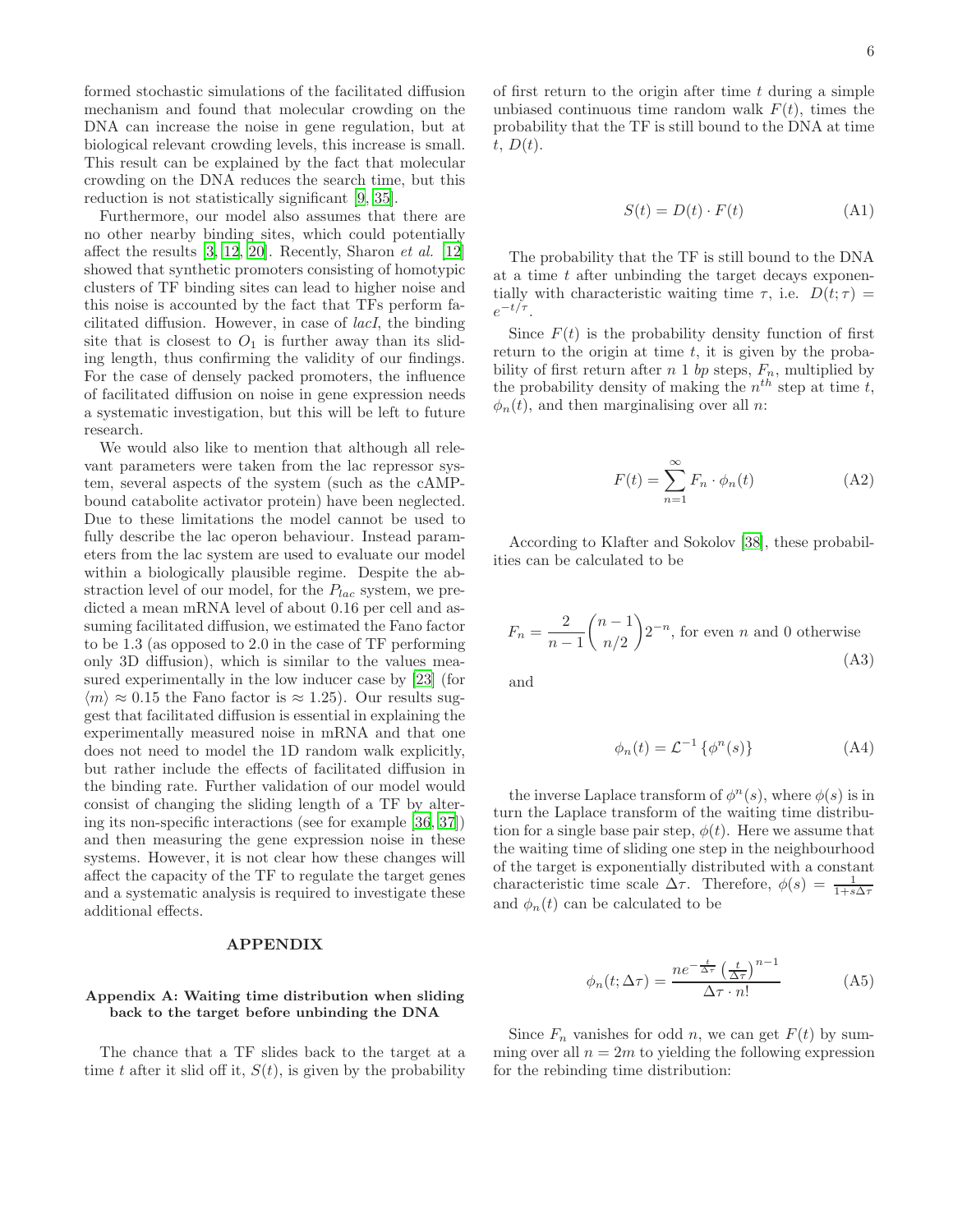$$
S(t; \tau, \Delta \tau) = e^{-t/\tau} \cdot \sum_{m=1}^{\infty} \frac{2m \cdot e^{-\frac{t}{\Delta \tau}} \cdot \left(\frac{t}{\Delta \tau}\right)^{2m-1}}{\Delta \tau \cdot (2m)!} \frac{2}{2m-1} {2m-1 \choose m} 2^{-2m}
$$
(A6)

Г

Note that this distribution is not normalised, since the probability of sliding back to the target before unbinding from the DNA is smaller than 1. However, the waiting time in state 3 in the TF binding model is the probability density of returning at time t given that it does return before unbinding the DNA. The waiting time therefore has to be drawn from the corresponding normalised distribution of  $S(t; \tau, \Delta \tau)$ .

Our model assumes that unbinding directly from the target site is negligible. If a TF molecule performs  $s_l^2/2$ events during a 1D random walk and the probability to unbind is equal from all positions, then the probability to unbind during any of these events is  $2/s_l^2$  [\[8](#page-10-5)]. Given that on average a TF molecules visits the target site  $s_l/2$ times during a 1D random walk, then the probability to dissociate directly from the target site is  $1/s_l$ , which for our model is less than 1.5% and, thus, was neglected here.

# <span id="page-6-0"></span>Appendix B: Geometrically distributed number of returns leads to an overall exponentially distributed target binding time

In case of sufficiently fast sliding, TFs moving on and off the target multiple times can be approximated by a single long target binding event. The length of this effective binding event is given by the sum of all individual binding events. Here each individual binding time is exponentially distributed. The number of consecutive binding events before DNA detachment is geometrically distributed since each time the TF leaves the target site there is a constant chance  $d_{\text{off}}$  of not returning to the target through sliding. Here we derived the time distribution of the overall waiting time as a sum of a geometrically distributed number of exponential waiting times.

The waiting time distribution of an individual binding event is

$$
\phi(t) = \frac{1}{\Delta \tau} e^{-t/\Delta \tau}
$$
 (B1)

The overall effective waiting time density function given that the TF binds the target exactly  $n$  consecutive times is

$$
P(t|n) = \int_{0}^{t_2} \int_{t_1}^{t_3} \ldots \int_{t_{n-2}}^{t} \phi(t_1) \cdot \phi(t_2 - t_1) \cdot \ldots \cdot \phi(t - t_{n-1}) dt_1 dt_2 \ldots dt_{n-1}
$$
 (B2)

In Laplace domain, these convolutions turn into a simple product.

$$
P(s|n) = [\phi(s)]^n
$$
 (B3)

with  $\phi(s) = \frac{1}{1 + \Delta \tau s}$  being the Laplace transform of  $\phi(t)$ .

We assume that the number of individual binding events  $n$  is geometrically distributed with constant chance  $d_{\text{off}}$  of not sliding back. The joint probability is therefore

$$
P(s, n) = P(s|n) \cdot (1 - d_{\text{off}})^{n-1} \cdot d_{\text{off}} \tag{B4}
$$

and hence the return time distribution is

$$
P(s) = \sum_{n=1}^{\infty} \left[ \phi(s) \right]^n \cdot (1 - d_{\text{off}})^{n-1} \cdot d_{\text{off}}
$$

$$
= \frac{\phi(s) \cdot d_{\text{off}}}{1 - \phi(s)(1 - d_{\text{off}})}
$$
(B5)

Substituting  $\phi(s)$  from above

$$
P(s) = \frac{d_{\text{off}}}{d_{\text{off}} + \Delta \tau s} = \frac{1}{1 + N\Delta \tau s}
$$
(B6)

and

$$
P(t) = \frac{1}{N\Delta\tau}e^{-t/N\Delta\tau}
$$
 (B7)

where  $N = 1/d_{\text{off}}$  is the average number of target bindings before DNA unbinding. We can conclude that in case of fast enough sliding, multiple returns to the target can be modelled as a single binding event that is exponentially distributed with average binding time  $N \cdot \Delta \tau$ .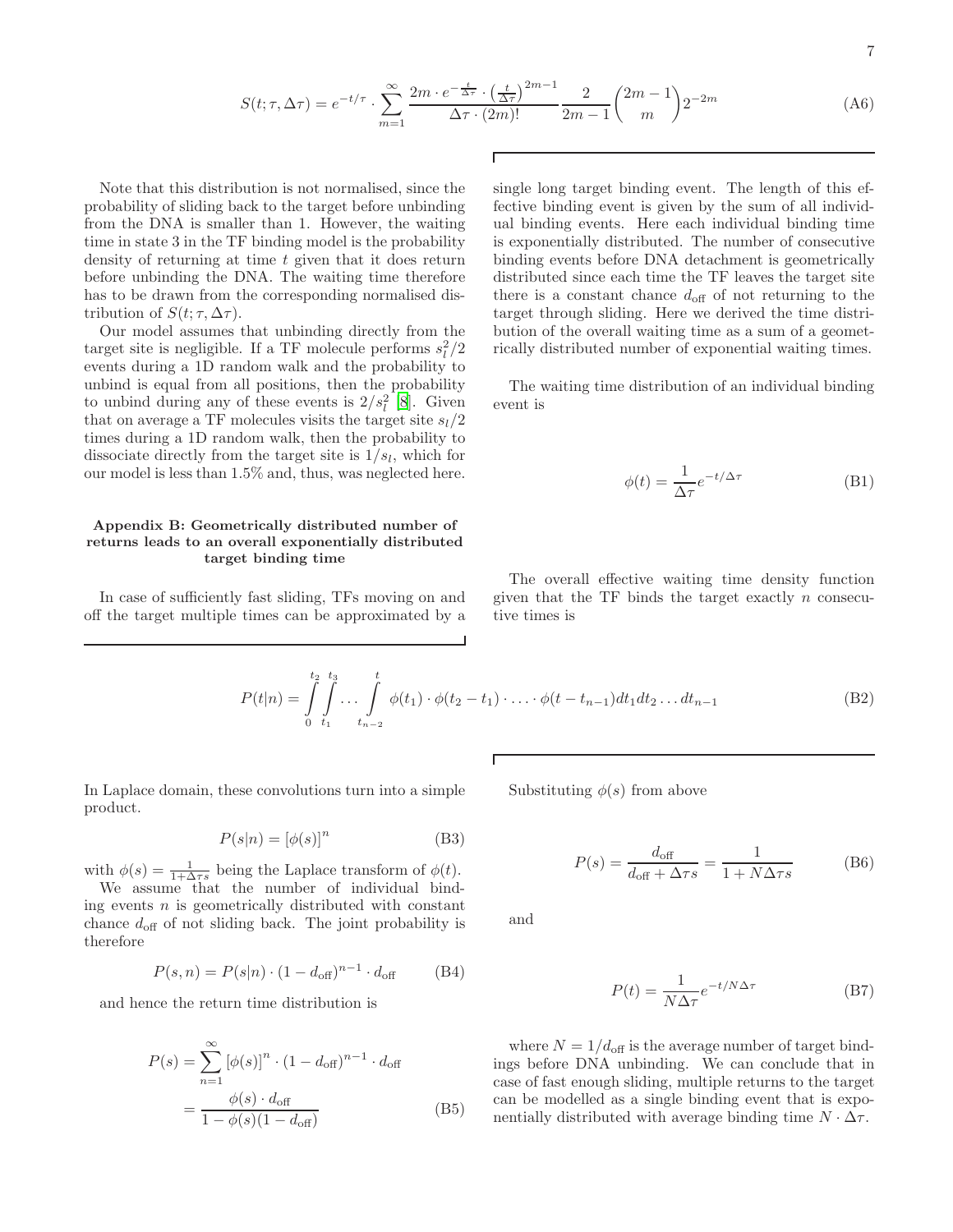| parameter        | value                        | reference         |
|------------------|------------------------------|-------------------|
| $a_{\text{max}}$ | 5 molecules                  | [39]              |
| $S_l$            | $64 \pm 14$ bp               | $\lvert 3 \rvert$ |
| $k_{\rm a,FD}$   | $(0.0044 \pm 0.0011) s^{-1}$ | [3, 40]           |
| $k_{\rm d}$      | $0.0023 s^{-1}$              | 41                |
| $k_{\text{off}}$ | $0.074~s^{-1}$               | equation (D1      |
| $\tau$           | 5ms                          | $\frac{2}{2}$     |
| $\Delta \tau$    | $2.4 \ \mu s$                | [2, 3]            |
| $\lambda_m$      | $0.012 s^{-1}$               | [1, 42]           |
| $\beta_m$        | $(0.007 \pm 0.001) s^{-1}$   | $[43 - 45]$       |
| $\lambda_p$      | $0.32 s^{-1}$                | [46]              |
| $\beta_p$        | $0.0033 s^{-1}$              | 43                |

<span id="page-7-0"></span>TABLE I. Parameter values.

### <span id="page-7-1"></span>Appendix C: Change to the stochastic simulation algorithm

The stochastic simulation algorithm used by Gillespie [\[22\]](#page-10-19) appropriately simulates reaction systems with exponential waiting times, i.e. systems with all possible reactions occurring at constant rates for a specific configuration. This is the case for all reactions in our system apart from the TF sliding back to the target site. When the TF slides off the target the return rate is not constant but decays with time.

In order to appropriately simulate our system, we slightly adapted the stochastic simulation algorithm. The original algorithm draws the time of the next reaction from an exponential distribution with a rate equal to the sum of all possible reactions in the current configuration. Then the specific reaction is chosen according to the individual rates. Here we do the same for all constant rate reactions in the system, but, in case of the TF being in the sliding state, we additionally draw a waiting time from the return time distribution  $S(t)$ , derived earlier. If the waiting time drawn from  $S(t)$  is smaller than the other, the TF returns to the target. If not, a constant rate reaction is carried out accordingly.

## Appendix D: The parameters of the three state model

The list of parameters for the three state model are listed in Table [I.](#page-7-0) Below, we described how some of the parameters were derived.

### 1. Number of lacI operons per growing E. coli cell

Although the lac operon only occurs once in the E. coli genome [\[47\]](#page-10-42), continuous DNA replication during growth can lead to more than one gene being present in a growing cell. Usually, one could observe only one binding spot for *lacI*, when investigating *lacI* binding in living and growing cells [\[2\]](#page-10-12). Thus, we assumed that there is only about one lac operon present in each growing E. coli cell.

## 2. Total number of lacI molecules per cell

There are 20 *lacI* monomers per *lacI* gene in wild type E. coli [\[39](#page-10-35)] and, since there is only one gene per cell (see above), we estimate that there are only  $a_{\text{max}} = 5$ independently searching lac tetramers per cell.

### 3. Sliding length  $s_l$

The root mean square deviation during one slide on the DNA was estimated to be  $s_{l,RMSD} = \sqrt{2D_{1D}/k_d}$  $(45 \pm 10)$  bp [\[3\]](#page-10-1), where  $D_{1D}$  is the 1D diffusion constant and  $k_d$  is the DNA dissociation rate. Here, we defined the sliding length  $s_l$  as the average number of different base pairs that the TF visits at least once during one slide. Thus, we can compute the sliding rate as  $s_l = \sqrt{4D_{1D}/k_d} = \sqrt{2s_{l,RMSD}}$  [\[2,](#page-10-12) [21](#page-10-18)] and, thus,  $s_l = (64 \pm 14)$  bp. Hammar et al. [\[3\]](#page-10-1) does not discuss if this sliding length includes short dissociation events followed by immediate rebinding (hopping) or if the TF unbinds the first time on average after scanning 64 bp with a chance of immediately binding again, performing a new slide on the DNA. The experimental approach used to determine the sliding length [\[3](#page-10-1)] consisted of measuring how the association rate decreases as additional binding sites near the target are introduced. Given a median hopping distance of 1 bp and about 6 hops per 1D random walk [\[21\]](#page-10-18), it is very unlikely that hops would by chance overcome the extra binding site. Hopping is therefore unlikely to significantly alter the experimental results suggesting that  $s_l = (64 \pm 14)$  bp already includes short hops.

#### 4. The dissociation rate from the binding site

The dissociation rate from the binding site is computed using the following equation from the main text

<span id="page-7-2"></span>
$$
k_{\rm d} = \frac{2 \cdot k_{\rm off}}{s_l} \Rightarrow
$$
  

$$
k_{\rm off} = \frac{s_l \cdot k_{\rm d}}{2} = \frac{64 \cdot 0.0023}{2} = 0.074 s^{-1}
$$
 (D1)

Note that we used the following values:  $s_l = 64$  bp (see above) and  $k_d = 0.0023 s^{-1}$  [\[41\]](#page-10-37). The latter is similar to the value measured recently (mean bound time of  $5.3 \pm$ 0.2) using a single molecule chase assay [\[48](#page-10-43)].

## 5.  $\beta$  – galactosidase translation rate

Kennell and Riezman [\[43\]](#page-10-39) measure one translation initiation of a single lacZ mRNA every 2.2 s in exponentially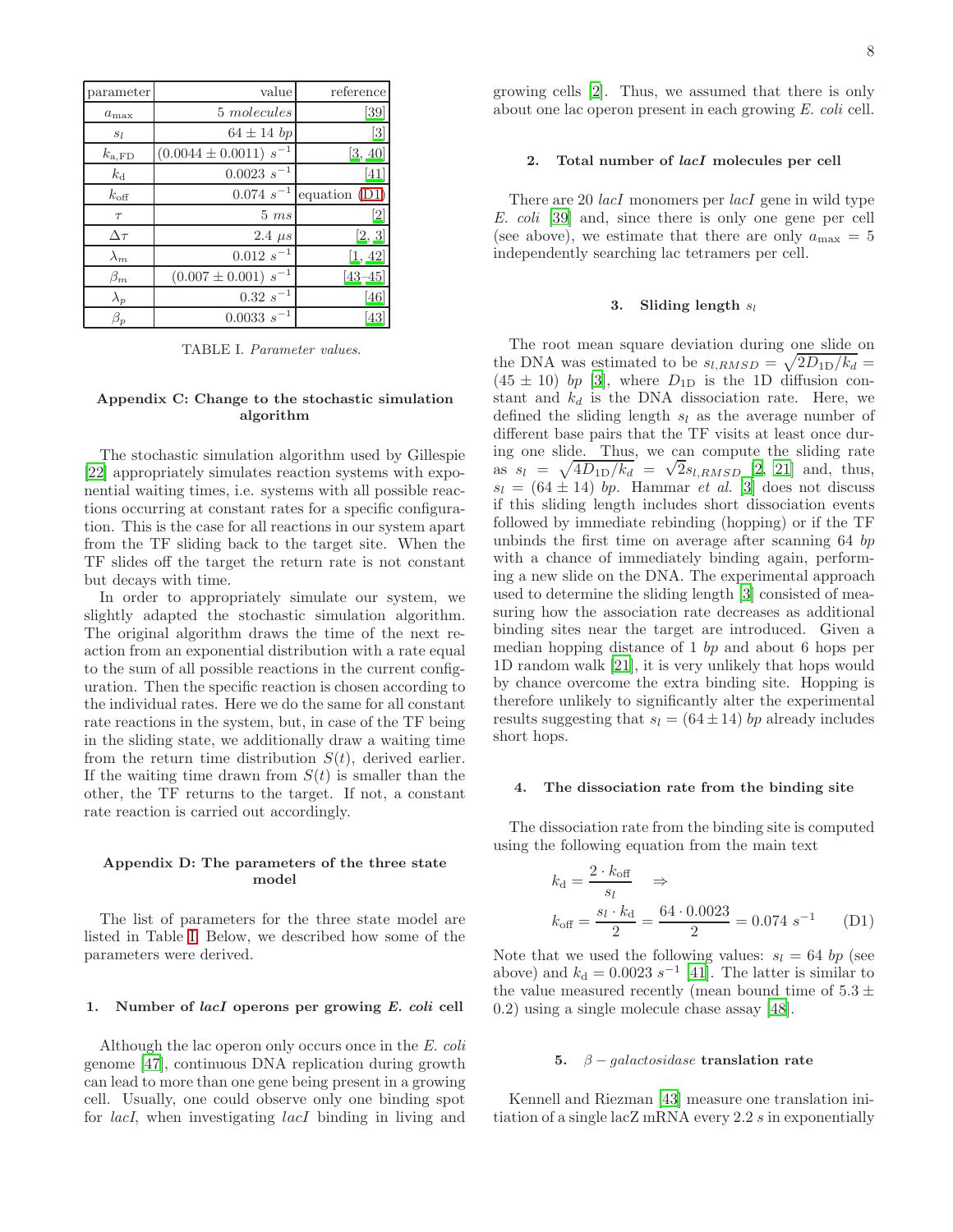growing cells. However they state that around 30% of the polypeptides are not completed, giving one effective translation every 3.1 s and a effective translation rate of  $\lambda_p = 0.32 \, s^{-1}.$ 

### 6.  $\beta$  – galactosidase protein decay rate

Mandelstam [\[46](#page-10-41)] measured a  $\beta$  – galactosidase degradation rate of  $1.4 \cdot 10^{-5} s^{-1}$ . This is much slower than the average protein dilution rate of an exponentially growing E. coli cell of  $3.3 \cdot 10^{-4} s^{-1}$  [\[49](#page-10-44)]. Thus, the decay of  $\beta - galactosidase$  is dominated by dilution and we approximate it by  $\beta_p = 3.3 \cdot 10^{-4} s^{-1}$ .

## <span id="page-8-1"></span>Appendix E: Changing to association rate to a non-sliding equivalent TF

Variations in the extent of facilitated diffusion during target finding can be achieved by varying the sliding length. This hypothetical TF, similar to lacI in all respects but the sliding length, will have modified association rates. The association rate can be calculated in closed form, as outlined below. The association rate  $k_{a,s}$ of a TF with sliding  $s_l$  is given by the following expression  $\lceil 6 \rceil$ 

<span id="page-8-2"></span>
$$
k_{a,s_l} = \frac{s_l}{M^*} (t_{1D,sl} + t_{3D})^{-1}
$$
 (E1)

where  $M^*$  is the number of accessible base pairs in the genome and  $t_{1D,sl}$  and  $t_{3D}$  are the average durations of 1D searches (slides and hops on the DNA) and 3D searches (free diffusion in the cytoplasm). It has been experimentally observed that *lacI* spends about 90% of the time sliding when searching for the target site [\[2\]](#page-10-12), which means that

<span id="page-8-3"></span>
$$
t_{1D,lacI} = 9 \cdot t_{3D} \tag{E2}
$$

To find the dependence of the association rate of the TF on the sliding length from equation [\(E1\)](#page-8-2), we need to calculate the modified  $t_{1D,sl}$  and  $t_{3D}$ . Since the 3D search round duration is not affected by the sliding length of the  $TF, t_{3D}$  is identical to that of *lacI* and can be calculated by inverting equation [\(E1\)](#page-8-2):

<span id="page-8-4"></span>
$$
t_{3D} = \frac{s_{l,lacI}}{10M * k_{a,lacI}}\tag{E3}
$$

The average time spent during the 1D slide,  $t_{1D,sl}$ , is proportional to the average number of 1bp sliding steps N performed during such a slide. Also, since the transcription factor diffuses along the DNA while sliding, N is proportional to the square of  $s_l$  [\[21\]](#page-10-18) and  $t_{1D,sl} \propto s_l^2$ . Hence

<span id="page-8-5"></span>
$$
t_{1D,s_l} = t_{1D,lacI} \left(\frac{s_l}{s_{l,lacI}}\right)^2
$$
 (E4)

Combining equations  $(E1)$ ,  $(E2)$ ,  $(E3)$  and  $(E4)$ , we find that the association rate of a TF with sliding length  $s_l$ :

<span id="page-8-6"></span>
$$
k_{a,s_l} = 10k_{a,lac} \frac{s_l}{s_{l,lac} I} \left[ 9\left(\frac{s_l}{s_{l,lac} I}\right)^2 + 1 \right]^{-1} \tag{E5}
$$

where  $s_{l,lac} = (64 \pm 14)$  bp is the sliding length of *lacI* [\[3](#page-10-1)] and  $k_{a,lacI} = (0.0044 \pm 0.0011) s^{-1}$  is its association rate [\[3\]](#page-10-1).

The association rate of an equivalent TF with a different sliding length can be found by plugging the sliding length  $s_l$  into equation [\(E5\)](#page-8-6). The 3D diffusion case can be approached by setting  $s_l = 1$  bp. In the 3D case, the reduced association rate is:

$$
k_{a,3D} = k_{a,lacI} \frac{10}{s_{l,lacI}} \left(\frac{9}{s_{l,lacI}^2} + 1\right)^{-1}
$$
  
=  $k_{a,lacI}/6.4 = 6.9 \cdot 10^{-4} s^{-1}$  (E6)

Hence, if lacI was not using facilitated diffusion, it would take on average 6.4 times longer find its target site.

### <span id="page-8-0"></span>Appendix F: Further considerations on our model

### 1. Transcription initiation

In our model, we do not model transcription explicitly, but we rather assume that an mRNA molecule is produced at exponentially distributed time intervals when the TF is not bound to the target site. Recently, [\[48](#page-10-43)] found that while this equilibrium model of transcription is accurate for certain promoters (including  $lacO<sub>1</sub>$ ), it fails to explain the behaviour of other promoters (e.g.  $lacO<sub>sum</sub>$ ). Nevertheless, these non-equilibrium binding mechanisms need systematic investigation and will be left to further research.

#### 2. Considerations on our three-state model

In this contribution, we proposed a three-state model that described the facilitated diffusion mechanism. Pulkkinen and Metzler [\[11](#page-10-45)] modelled facilitated diffusion analytically assuming a different three state model, namely, they assumed that the TF molecule can be in the following three states:  $(i)$  free in the cyto $plasm/nucleoplasm, (ii)$  bound non-specifically to the  $DNA$  in the vicinity of the target site and  $(iii)$  bound to the target site. The transitions between these three states were assumed to be exponentially distributed.

Crucially, we considered that the TF molecule can be in different three states, namely: 1 searching for the target using facilitated diffusion (at least one DNA detachment before target rebinding), 2 bound to the target site and 3 sliding on the DNA between two consecutive target binding events without DNA detachment. Note that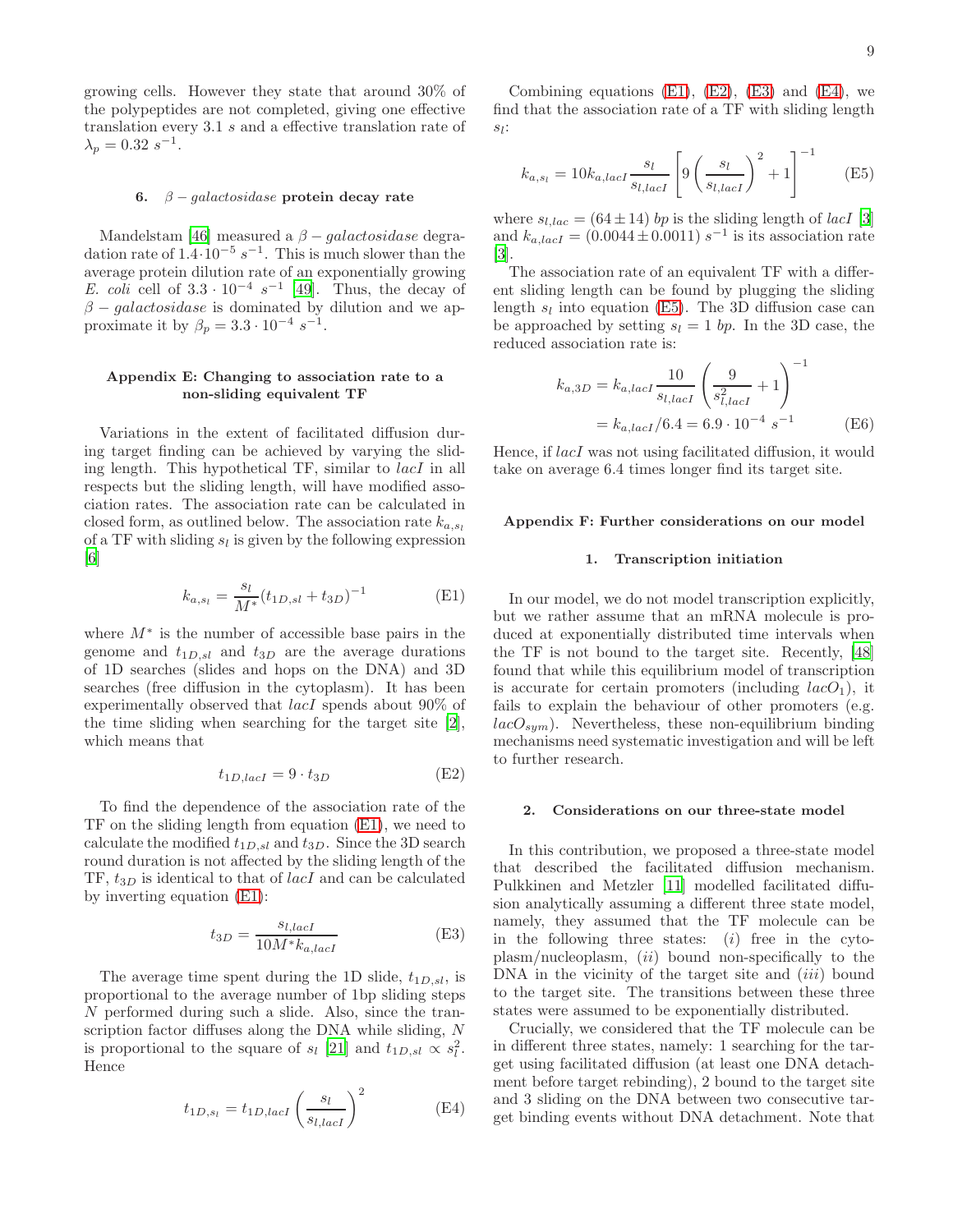when sliding off the target site, the TF molecule can be in both states 1 and 3, i.e., if it will return before DNA detachment, the TF is in state 3, while otherwise in state 1. Hence, we used well defined abstract states instead of a purely spatial definition as used in [\[11](#page-10-45)]. In other words, we avoided a necessarily approximate definition of a "local" search state, which allows us to find the exact target return time distribution assuming facilitated diffusion of a TF. Importantly we find that when sliding on the DNA near the target site, the binding time is not exponentially distributed as it is assumed by Pulkkinen and Metzler [\[11\]](#page-10-45).

Furthermore, Meyer et al. [\[10\]](#page-10-46) investigated the noise in mRNA assuming that the search takes place in a compact environment and compared this with the case of the search taking place in a non-compact environment. They derived a non-exponential return rate to the target site and assumed that facilitated diffusion can be seen as a search in a compact environment. Our approach was different in the sense that we did not assume a distribution of the return times, but rather derived this distribution analytically by assuming a known model of facilitated diffusion. We further used this distribution and parameters derived from previous experiments to understand the influence of facilitated diffusion on the noise in mRNA and protein.

The main focus of our paper is what are the effects of facilitated diffusion on mRNA and protein noise. Pulkkinen and Metzler [\[11\]](#page-10-45) investigate this problem, but in the case of co-localisation of the gene encoding for a TF and the target site of that TF. This assumption makes their results valid only in the context of bacterial systems (where transcription and translation are co-localised), while our results are potentially valid even in the context of eukaryotic systems (where translation takes place outside the nucleus). Interestingly, it seems that mRNA noise in animal cells seem to display a similar level of correlation with the mean expression level as in the case of bacterial cells [\[31\]](#page-10-27). This means that assuming that TFs perform facilitated diffusion in higher eukaryotes [\[37,](#page-10-33) [50](#page-11-0)– [52\]](#page-11-1), the contribution from binding/unbinding kinetics is potentially small.

It is worthwhile noting that Pedraza and Paulsson [\[53](#page-11-2)] proposed a general model to compute noise in mRNA where any distribution for the arrival times of the TFs to the target site can be assumed. Our model particularises this type of model to the case of facilitated diffusion and we explicitly derive the arrival time distribution as being non-exponential.

Finally, we would like to emphasise that, to our knowledge, no previous work systematically compared nonsliding with sliding TFs and discussed the effects of facilitated diffusion on the noise in gene expression compared to simple 3D diffusion of TFs.

# <span id="page-9-0"></span>3. Comparing sliding TFs to their hypothetical non-sliding equivalents

van Zon et al. [\[18](#page-10-15)] investigated a different TF search effect, namely how fast rebinding in case of a TF that uses only 3D diffusion affects transcriptional noise. In our manuscript, we investigate the case of multiple returns due to sliding and find that facilitated diffusion leads to a reduction in the mRNA noise. This is different from the result of van Zon et al. [\[18\]](#page-10-15), who find that fast 3D diffusion returns increase transcriptional noise. The system investigated in our manuscript is different in that, unlike 3D diffusion returns, sliding does not only lead to multiple consecutive binding events but also leads to a speedup in target search, and hence increasing the TF target finding rate. Most importantly, the crucial difference between the two works that explains the seemingly contradictory conclusions is due to the difference in the questions posed. On one hand, van Zon et al. [\[18](#page-10-15)] asked what happens to transcriptional noise if TFs quickly return to the target multiple times through 3D diffusion and hence decrease the effective dissociation rate. On the other hand, we ask how the effect on gene expression noise could pose an evolutionary advantage that could play a role in the development of facilitated diffusion. More specifically, we do not simply ask how a sliding TF compares to another TF that is identical, except that it is unable to slide along the DNA, but rather we investigate how the noise in gene expression in a system that has evolved using a sliding TF differs from the noise in gene expression in a system that uses a non-sliding TF. Thus, we require that both systems have the same average level of repression and this means that the average time a TF is bound to the target should be identical.

Since we show that target binding dynamics of sliding TFs can be represented as an effective two state model, any possible advantage of the facilitated diffusion mechanism in terms of noise in gene expression must lie in the effective binding and unbinding rates. Here, we compared sliding and non-sliding TFs at equal TF number and thus, at equal metabolic cost. In the case of nonsliding TFs, the overall target finding rate is slower. To keep the average repression level the same, the target dissociation rate for the non-sliding TF is then decreased accordingly to compensate for the slower target finding rate and the effect of multiple fast returns due to sliding. It is worthwhile mentioning that, from an evolutionary point of view, changes in dissociation rate could be acquired relatively easily via small mutations in target sequence and/or TF DNA-binding domain [\[54\]](#page-11-3).

We choose the target dissociation rate of the nonsliding TF such that the average mRNA level remains unchanged and, thus, we do not consider a decrease in dissociation rate due to multiple returns of the TF to the binding site as in [\[18](#page-10-15)]. The change in the noise in our model is only due to the accelerated target finding. If we did not correct the dissociation rate, a simple non-sliding lacI equivalent would show both slower target finding rate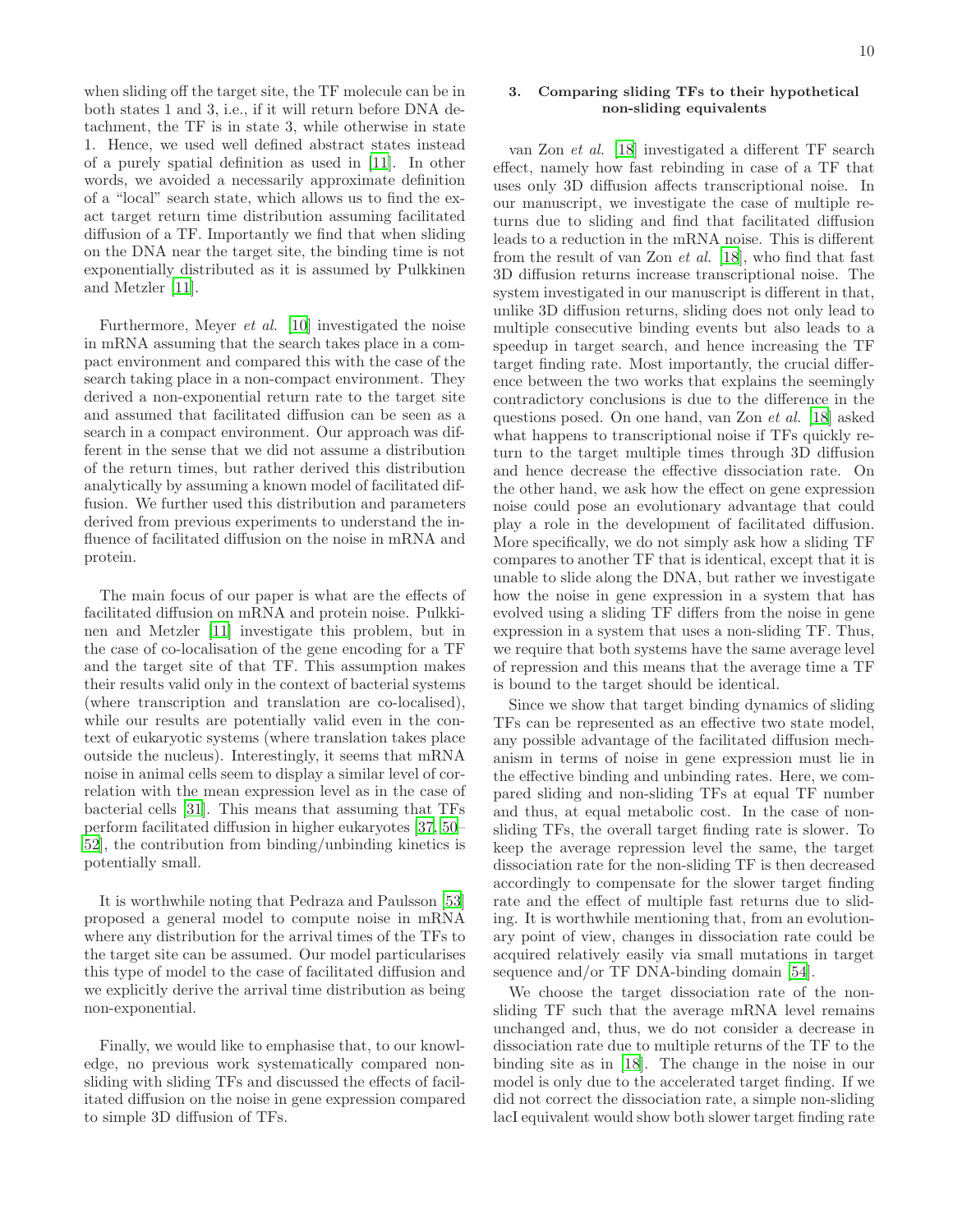as well as higher effective target dissociation rate due to the lack of multiple returns. However such a direct comparison would lead to very different average mRNA levels. Using our comparison, we are able to show that the increase in target finding rate due to facilitated diffusion can indeed pose an evolutionary advantage for the cell by decreasing the steady state expression noise of the controlled gene for a specific average expression rate.

- <span id="page-10-0"></span>[1] I. Golding, J. Paulsson, S. M. Zawilski, and E. C. Cox, Cell 123[, 1025 \(2005\).](http://dx.doi.org/10.1016/j.cell.2005.09.031)
- <span id="page-10-12"></span>[2] J. Elf, G.-W. Li, and X. S. Xie, Science **316**[, 1191 \(2007\).](http://dx.doi.org/10.1126/science.114196)
- <span id="page-10-1"></span>[3] P. Hammar, P. Leroy, A. Mahmutovic, E. G. Marklund, O. G. Berg, and J. Elf, Science 336[, 1595 \(2012\).](http://dx.doi.org/ 10.1126/science.1221648)
- <span id="page-10-2"></span>[4] J. Paulsson, Nature **427**[, 415 \(2004\).](http://dx.doi.org/10.1038/nature02257)
- <span id="page-10-3"></span>[5] N. Friedman, L. Cai, and X. S. Xie, [Phys. Rev. Lett.](http://dx.doi.org/10.1103/PhysRevLett.97.168302) 97, 168302 (2006).
- <span id="page-10-4"></span>[6] L. Mirny, M. Slutsky, Z. Wunderlich, A. Tafvizi, J. Leith, and A. Kosmrlj, [J. Phys. A: Math. Theor.](http://dx.doi.org/ 10.1088/1751-8113/42/43/434013) 42, 434013 (2009).
- <span id="page-10-13"></span>[7] O. Benichou, C. Chevalier, B. Meyer, and R. Voituriez, [Phys. Rev. Lett.](http://dx.doi.org/ 10.1103/PhysRevLett.106.038102) 106, 038102 (2011).
- <span id="page-10-5"></span>[8] N. R. Zabet and B. Adryan, [Bioinformatics](http://dx.doi.org/10.1093/bioinformatics/bts178) 28, 1517 (2012).
- <span id="page-10-6"></span>[9] N. R. Zabet and B. Adryan, [Front. Genet.](http://dx.doi.org/10.3389/fgene.2013.00197) 4, 197 (2013).
- <span id="page-10-46"></span>[10] B. Meyer, O. Benichou, Y. Kafri, and R. Voituriez, Biophys. J. 102[, 2186 \(2012\).](http://dx.doi.org/ 10.1016/j.bpj.2012.03.060)
- <span id="page-10-45"></span>[11] O. Pulkkinen and R. Metzler, [Phys. Rev. Lett.](http://dx.doi.org/10.1103/PhysRevLett.110.198101) 110, 198101 (2013).
- <span id="page-10-7"></span>[12] E. Sharon, D. van Dijk, Y. Kalma, L. Keren, O. M. Z. Yakhini, and E. Segal, [Genome Resarch \(2014\), 10.1101/gr.168773.113.](http://dx.doi.org/ 10.1101/gr.168773.113)
- <span id="page-10-8"></span>[13] A. D. Riggs, S. Bourgeois, and M. Cohn, [J. Mol. Biol.](http://dx.doi.org/10.1016/0022-2836(70)90074-4) 53, 401 (1970).
- <span id="page-10-9"></span>[14] O. G. Berg, R. B. Winter, and P. H. von Hippel, Biochemistry 20[, 6929 \(1981\).](http://dx.doi.org/10.1021/bi00527a028)
- <span id="page-10-10"></span>[15] Since it is difficult to experimentally distinguish between the 1D translocation modes, by sliding we refer to 1D random walk which includes both sliding and hopping.
- <span id="page-10-11"></span>[16] H. Kabata, O. Kurosawa, M. W. I Arai, S. Margarson, R. E. Glass, and N. Shimamoto, Science **262**[, 1561 \(1993\).](http://dx.doi.org/ 10.1126/science.8248804)
- <span id="page-10-14"></span>[17] S. Redner, A Guide to First-Passage Processes (Cambridge University Press, New York, 2001).
- <span id="page-10-15"></span>[18] J. S. van Zon, M. J. Morelli, S. Tanase-Nicola, and P. R. ten Wolde, Biophys. J. 91[, 4350 \(2006\).](http://dx.doi.org/10.1529/biophysj.106.086157)
- <span id="page-10-16"></span>[19] N. R. Zabet and B. Adryan, Mol. Biosyst. 8[, 2815 \(2012\).](http://dx.doi.org/10.1039/C2MB25201E)
- <span id="page-10-17"></span>[20] D. Ezer, N. R. Zabet, and B. Adryan, [Nucleic Acids Res.](http://dx.doi.org/10.1093/nar/gku078) 42, 4196 (2014).
- <span id="page-10-18"></span>[21] Z. Wunderlich and L. A. Mirny, [Nucleic Acids Res.](http://dx.doi.org/10.1093/nar/gkn173) 36, 3570 (2008).
- <span id="page-10-19"></span>[22] D. T. Gillespie, [J. Phys. Chem.](http://dx.doi.org/10.1021/j100540a008) 81, 2340 (1977).
- <span id="page-10-20"></span>[23] L.-h. So, A. Ghosh, C. Zong, L. A. Sepulveda, R. Segev, and I. Golding, Nat. Genet. 43[, 554 \(2011\).](http://dx.doi.org/ 10.1038/ng.821)
- <span id="page-10-21"></span>[24] D. Chu, N. R. Zabet, and B. Mitavskiy, [J. Theor. Biol.](http://dx.doi.org/10.1016/j.jtbi.2008.11.026) 257, 419 (2009).
- <span id="page-10-22"></span>[25] J. Paulsson, [Phys. Life Rev.](http://dx.doi.org/10.1016/j.plrev.2005.03.003) 2, 157 (2005).
- <span id="page-10-23"></span>[26] M. Slutsky and L. A. Mirny, Biophys. J. 87[, 4021 \(2004\).](http://dx.doi.org/10.1529/biophysj.104.050765)

### ACKNOWLEDGMENTS

We would like to thank Dr Boris Adryan and his group for useful comments and discussions on the manuscript. Funding: This work was supported by the Medical Research Council [G1002110]. A.S. was supported by a BB-SRC studentship.

- <span id="page-10-24"></span>[27] A. Bar-Even, J. Paulsson, N. Maheshri, M. Carmi, E. O'Shea, Y. Pilpel, and N. Barkai, Nat. Genet. 38[, 636 \(2006\).](http://dx.doi.org/10.1038/ng1807)
- [28] J. R. S. Newman, S. Ghaemmaghami, J. Ihmels, D. K. Breslow, M. Noble, J. L. DeRisi, and J. S. Weissman, Nature 441[, 840 \(2006\).](http://dx.doi.org/ 10.1038/nature04785)
- <span id="page-10-25"></span>[29] Y. Taniguchi, P. J. Choi, G.-W. Li, H. Chen, M. Babu, J. Hearn, A. Emili, and X. S. Xie, Science 329[, 533 \(2010\).](http://dx.doi.org/10.1126/science.1188308)
- <span id="page-10-26"></span>[30] M. C. DeSantis, J.-L. Li, and Y. M. Wang, Phys. Rev. E 83[, 021907 \(2011\).](http://dx.doi.org/10.1103/PhysRevE.83.021907)
- <span id="page-10-27"></span>[31] A. Sanchez and I. Golding, Science **342**[, 1188 \(2013\).](http://dx.doi.org/10.1126/science.1242975)
- <span id="page-10-28"></span>[32] J. P. Bothma, H. G. Garcia, E. Esposito, G. Schlissel, T. Gregor, and M. Levine, [Proc. Natl. Acad. Sci.](http://dx.doi.org/ 10.1073/pnas.1410022111) 111, 10598 (2014).
- <span id="page-10-29"></span>[33] N. R. Zabet and D. F. Chu, [J. R. Soc. Interface](http://dx.doi.org/10.1098/rsif.2009.0474) 7, 945 (2010).
- <span id="page-10-30"></span>[34] N. R. Zabet, [J. Theor. Biol.](http://dx.doi.org/10.1016/j.jtbi.2011.06.021) 284, 82 (2011).
- <span id="page-10-31"></span>[35] C. A. Brackley, M. E. Cates, and D. Marenduzzo, [Phys. Rev. Lett.](http://dx.doi.org/10.1103/PhysRevLett.111.108101) 111, 108101 (2013).
- <span id="page-10-32"></span>[36] D. Vuzman and Y. Levy, [Proc. Natl. Acad. Sci.](http://dx.doi.org/10.1073/pnas.1011775107) 107, 21004 (2010).
- <span id="page-10-33"></span>[37] A. Tafvizi, F. Huang, A. R. Fersht, L. A. Mirny, and A. M. van Oijen, [Proc. Natl. Acad. Sci.](http://dx.doi.org/ 10.1073/pnas.1016020107) 108, 563 (2011).
- <span id="page-10-34"></span>[38] J. Klafter and I. M. Sokolov, First Steps in Random Walks, From Tools to Applications (Oxford Univ Press, New York, 2011).
- <span id="page-10-35"></span>[39] W. Gilbert and B. Müller-Hill, Proc. Natl. Acad. Sci. 56, 1891 (1966).
- <span id="page-10-36"></span>[40] G.-W. Li, O. G. Berg, and J. Elf, Nat. Phys. 5[, 294 \(2009\).](http://dx.doi.org/ 10.1038/NPHYS1222)
- <span id="page-10-37"></span>[41] M. Fried and D. M. Crothers, [Nucleic Acids Res.](http://dx.doi.org/10.1093/nar/9.23.6505) 9, 6505 (1981).
- <span id="page-10-38"></span>[42] T. Malan, A. Kolb, H. Buc, and W. R. McClure, [J. Mol. Biol.](http://dx.doi.org/ http://dx.doi.org/10.1016/0022-2836(84)90262-6) 180, 881 (1984).
- <span id="page-10-39"></span>[43] D. Kennell and H. Riezman, [J. Mol. Biol.](http://dx.doi.org/http://dx.doi.org/10.1016/0022-2836(77)90279-0) **114**, 1 (1977).
- [44] D. W. Selinger, R. M. Saxena, K. J. Cheung, G. M. Church, and C. Rosenow, Genome Res. 13, 216 (2003).
- <span id="page-10-40"></span>[45] C. P. Ehretsmann, A. J. Carpousis, and H. M. Krisch, FASEB J. 6, 3186 (1992).
- <span id="page-10-41"></span>[46] J. Mandelstam, Nature **179**, 1179 (1957).
- <span id="page-10-42"></span>[47] M. Riley, T. Abe, M. B. Arnaud, M. K. Berlyn, F. R. Blattner, R. R. Chaudhuri, J. D. Glasner, T. Horiuchi, I. M. Keseler, T. Kosuge, H. Mori, N. T. Perna, G. Plunkett, K. E. Rudd, M. H. Serres, G. H. Thomas, N. R. Thomson, D. Wishart, and B. L. Wanner, [Nucleic Acids Res.](http://dx.doi.org/ 10.1093/nar/gkj405) 34, 1 (2006).
- <span id="page-10-43"></span>[48] P. Hammar, M. Walldén, D. Fange, F. Persson,  $\ddot{O}zden$  Baltekin, G. Ullman, P. Leroy, and J. Elf, Nat. Genet. 46[, 405 \(2014\).](http://dx.doi.org/10.1038/ng.2905)
- <span id="page-10-44"></span>[49] H. Bremer and P. P. Dennis, in Escherichia coli and